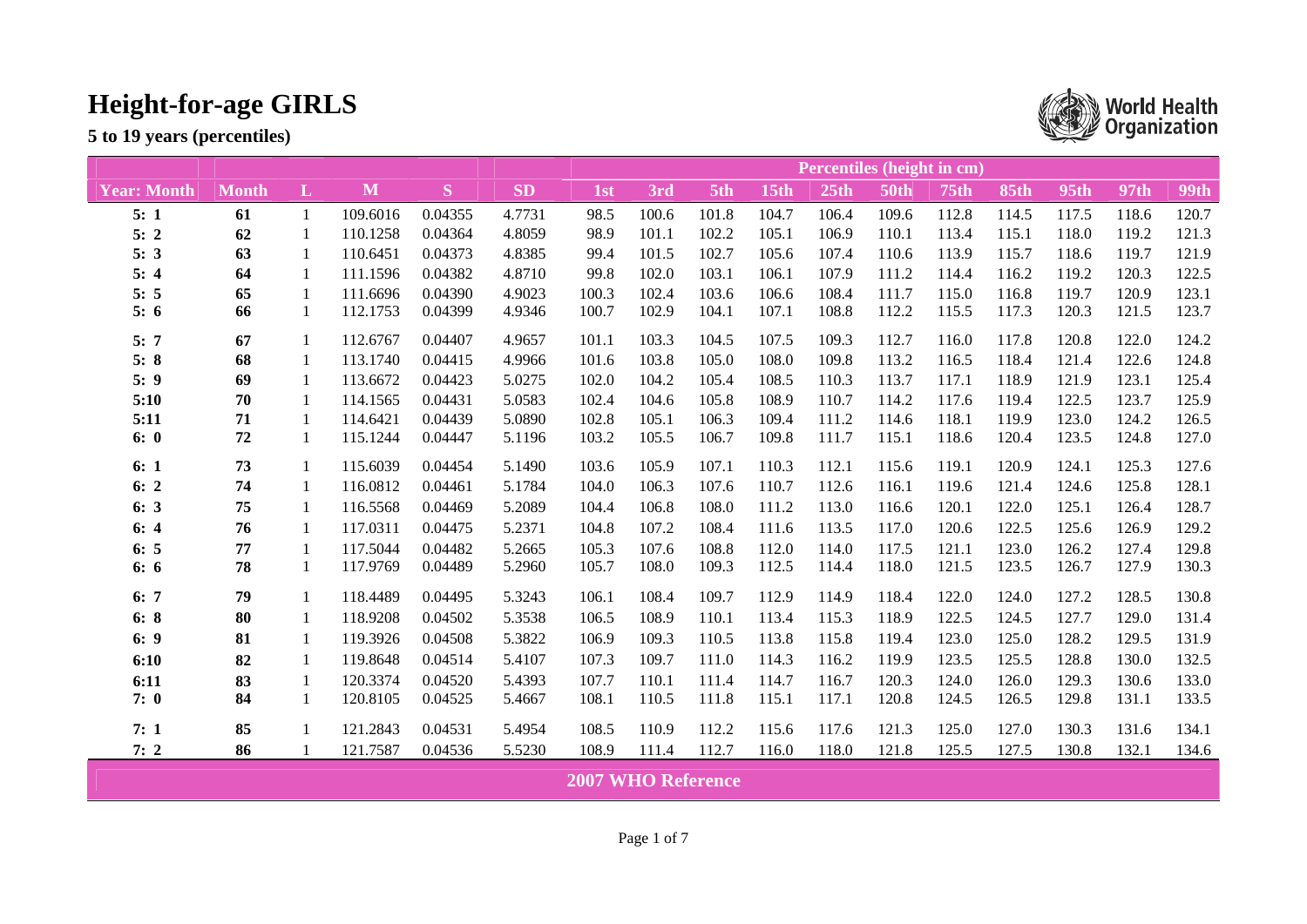|                    |              |          | <b>Percentiles (height in cm)</b> |                            |           |                           |       |       |             |       |             |             |             |       |             |             |
|--------------------|--------------|----------|-----------------------------------|----------------------------|-----------|---------------------------|-------|-------|-------------|-------|-------------|-------------|-------------|-------|-------------|-------------|
| <b>Year: Month</b> | <b>Month</b> | $\bf{L}$ | M                                 | $\left  \mathbf{S}\right $ | <b>SD</b> | 1st                       | 3rd   | 5th   | <b>15th</b> | 25th  | <b>50th</b> | <b>75th</b> | <b>85th</b> | 95th  | <b>97th</b> | <b>99th</b> |
| 7:3                | 87           | 1        | 122.2338                          | 0.04542                    | 5.5519    | 109.3                     | 111.8 | 113.1 | 116.5       | 118.5 | 122.2       | 126.0       | 128.0       | 131.4 | 132.7       | 135.1       |
| 7:4                | 88           | 1        | 122.7098                          | 0.04547                    | 5.5796    | 109.7                     | 112.2 | 113.5 | 116.9       | 118.9 | 122.7       | 126.5       | 128.5       | 131.9 | 133.2       | 135.7       |
| 7:5                | 89           |          | 123.1868                          | 0.04551                    | 5.6062    | 110.1                     | 112.6 | 114.0 | 117.4       | 119.4 | 123.2       | 127.0       | 129.0       | 132.4 | 133.7       | 136.2       |
| 7:6                | 90           |          | 123.6646                          | 0.04556                    | 5.6342    | 110.6                     | 113.1 | 114.4 | 117.8       | 119.9 | 123.7       | 127.5       | 129.5       | 132.9 | 134.3       | 136.8       |
| 7:7                | 91           | 1        | 124.1435                          | 0.04561                    | 5.6622    | 111.0                     | 113.5 | 114.8 | 118.3       | 120.3 | 124.1       | 128.0       | 130.0       | 133.5 | 134.8       | 137.3       |
| 7:8                | 92           | 1        | 124.6234                          | 0.04565                    | 5.6891    | 111.4                     | 113.9 | 115.3 | 118.7       | 120.8 | 124.6       | 128.5       | 130.5       | 134.0 | 135.3       | 137.9       |
| 7:9                | 93           | -1       | 125.1045                          | 0.04569                    | 5.7160    | 111.8                     | 114.4 | 115.7 | 119.2       | 121.2 | 125.1       | 129.0       | 131.0       | 134.5 | 135.9       | 138.4       |
| 7:10               | 94           |          | 125.5869                          | 0.04573                    | 5.7431    | 112.2                     | 114.8 | 116.1 | 119.6       | 121.7 | 125.6       | 129.5       | 131.5       | 135.0 | 136.4       | 138.9       |
| 7:11               | 95           |          | 126.0706                          | 0.04577                    | 5.7703    | 112.6                     | 115.2 | 116.6 | 120.1       | 122.2 | 126.1       | 130.0       | 132.1       | 135.6 | 136.9       | 139.5       |
| 8:0                | 96           | 1        | 126.5558                          | 0.04581                    | 5.7975    | 113.1                     | 115.7 | 117.0 | 120.5       | 122.6 | 126.6       | 130.5       | 132.6       | 136.1 | 137.5       | 140.0       |
| 8:1                | 97           | 1        | 127.0424                          | 0.04585                    | 5.8249    | 113.5                     | 116.1 | 117.5 | 121.0       | 123.1 | 127.0       | 131.0       | 133.1       | 136.6 | 138.0       | 140.6       |
| 8:2                | 98           |          | 127.5304                          | 0.04588                    | 5.8511    | 113.9                     | 116.5 | 117.9 | 121.5       | 123.6 | 127.5       | 131.5       | 133.6       | 137.2 | 138.5       | 141.1       |
| 8:3                | 99           |          | 128.0199                          | 0.04591                    | 5.8774    | 114.3                     | 117.0 | 118.4 | 121.9       | 124.1 | 128.0       | 132.0       | 134.1       | 137.7 | 139.1       | 141.7       |
| 8:4                | <b>100</b>   |          | 128.5109                          | 0.04594                    | 5.9038    | 114.8                     | 117.4 | 118.8 | 122.4       | 124.5 | 128.5       | 132.5       | 134.6       | 138.2 | 139.6       | 142.2       |
| 8:5                | 101          |          | 129.0035                          | 0.04597                    | 5.9303    | 115.2                     | 117.9 | 119.2 | 122.9       | 125.0 | 129.0       | 133.0       | 135.2       | 138.8 | 140.2       | 142.8       |
| 8:6                | 102          | 1        | 129.4975                          | 0.04600                    | 5.9569    | 115.6                     | 118.3 | 119.7 | 123.3       | 125.5 | 129.5       | 133.5       | 135.7       | 139.3 | 140.7       | 143.4       |
| 8:7                | 103          | -1       | 129.9932                          | 0.04602                    | 5.9823    | 116.1                     | 118.7 | 120.2 | 123.8       | 126.0 | 130.0       | 134.0       | 136.2       | 139.8 | 141.2       | 143.9       |
| 8:8                | 104          |          | 130.4904                          | 0.04604                    | 6.0078    | 116.5                     | 119.2 | 120.6 | 124.3       | 126.4 | 130.5       | 134.5       | 136.7       | 140.4 | 141.8       | 144.5       |
| 8:9                | 105          |          | 130.9891                          | 0.04607                    | 6.0347    | 117.0                     | 119.6 | 121.1 | 124.7       | 126.9 | 131.0       | 135.1       | 137.2       | 140.9 | 142.3       | 145.0       |
| 8:10               | 106          |          | 131.4895                          | 0.04608                    | 6.0590    | 117.4                     | 120.1 | 121.5 | 125.2       | 127.4 | 131.5       | 135.6       | 137.8       | 141.5 | 142.9       | 145.6       |
| 8:11               | 107          | 1        | 131.9912                          | 0.04610                    | 6.0848    | 117.8                     | 120.5 | 122.0 | 125.7       | 127.9 | 132.0       | 136.1       | 138.3       | 142.0 | 143.4       | 146.1       |
| 9:0                | 108          |          | 132.4944                          | 0.04612                    | 6.1106    | 118.3                     | 121.0 | 122.4 | 126.2       | 128.4 | 132.5       | 136.6       | 138.8       | 142.5 | 144.0       | 146.7       |
| 9:1                | 109          |          | 132.9989                          | 0.04613                    | 6.1352    | 118.7                     | 121.5 | 122.9 | 126.6       | 128.9 | 133.0       | 137.1       | 139.4       | 143.1 | 144.5       | 147.3       |
| 9:2                | 110          |          | 133.5046                          | 0.04614                    | 6.1599    | 119.2                     | 121.9 | 123.4 | 127.1       | 129.4 | 133.5       | 137.7       | 139.9       | 143.6 | 145.1       | 147.8       |
| 9:3                | 111          |          | 134.0118                          | 0.04615                    | 6.1846    | 119.6                     | 122.4 | 123.8 | 127.6       | 129.8 | 134.0       | 138.2       | 140.4       | 144.2 | 145.6       | 148.4       |
|                    |              |          |                                   |                            |           | <b>2007 WHO Reference</b> |       |       |             |       |             |             |             |       |             |             |

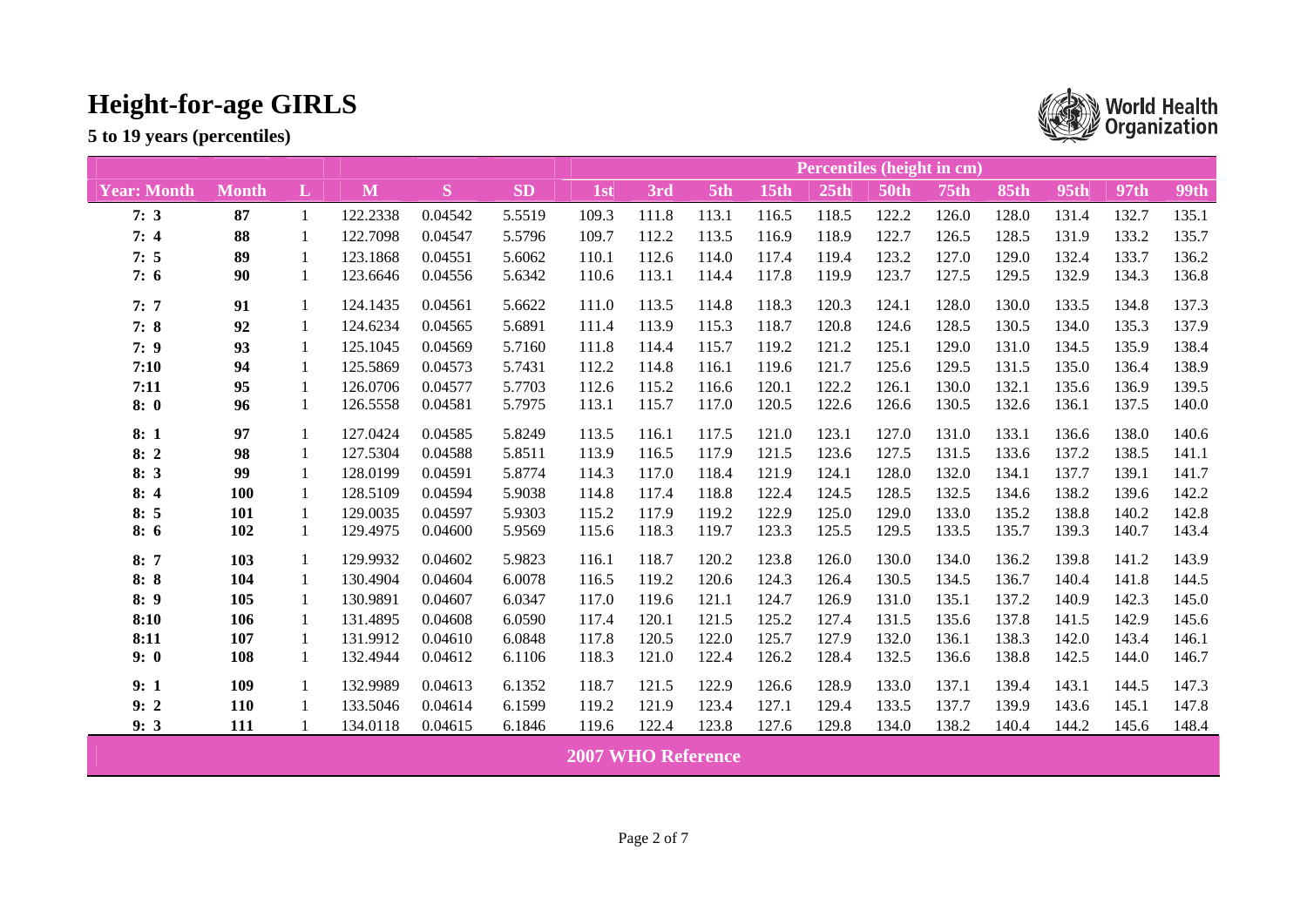|                    | Percentiles (height in cm) |   |          |         |           |                           |       |       |       |       |             |             |             |             |             |             |
|--------------------|----------------------------|---|----------|---------|-----------|---------------------------|-------|-------|-------|-------|-------------|-------------|-------------|-------------|-------------|-------------|
| <b>Year: Month</b> | Month                      | L | M        | S       | <b>SD</b> | 1st                       | 3rd   | 5th   | 15th  | 25th  | <b>50th</b> | <b>75th</b> | <b>85th</b> | <b>95th</b> | <b>97th</b> | <b>99th</b> |
| 9:4                | 112                        | 1 | 134.5202 | 0.04616 | 6.2095    | 120.1                     | 122.8 | 124.3 | 128.1 | 130.3 | 134.5       | 138.7       | 141.0       | 144.7       | 146.2       | 149.0       |
| 9:5                | 113                        |   | 135.0299 | 0.04616 | 6.2330    | 120.5                     | 123.3 | 124.8 | 128.6 | 130.8 | 135.0       | 139.2       | 141.5       | 145.3       | 146.8       | 149.5       |
| 9:6                | 114                        | 1 | 135.5410 | 0.04617 | 6.2579    | 121.0                     | 123.8 | 125.2 | 129.1 | 131.3 | 135.5       | 139.8       | 142.0       | 145.8       | 147.3       | 150.1       |
| 9:7                | 115                        |   | 136.0533 | 0.04617 | 6.2816    | 121.4                     | 124.2 | 125.7 | 129.5 | 131.8 | 136.1       | 140.3       | 142.6       | 146.4       | 147.9       | 150.7       |
| 9:8                | 116                        |   | 136.5670 | 0.04616 | 6.3039    | 121.9                     | 124.7 | 126.2 | 130.0 | 132.3 | 136.6       | 140.8       | 143.1       | 146.9       | 148.4       | 151.2       |
| 9:9                | 117                        |   | 137.0821 | 0.04616 | 6.3277    | 122.4                     | 125.2 | 126.7 | 130.5 | 132.8 | 137.1       | 141.4       | 143.6       | 147.5       | 149.0       | 151.8       |
| 9:10               | 118                        | 1 | 137.5987 | 0.04616 | 6.3516    | 122.8                     | 125.7 | 127.2 | 131.0 | 133.3 | 137.6       | 141.9       | 144.2       | 148.0       | 149.5       | 152.4       |
| 9:11               | 119                        |   | 138.1167 | 0.04615 | 6.3741    | 123.3                     | 126.1 | 127.6 | 131.5 | 133.8 | 138.1       | 142.4       | 144.7       | 148.6       | 150.1       | 152.9       |
| 10:0               | 120                        | 1 | 138.6363 | 0.04614 | 6.3967    | 123.8                     | 126.6 | 128.1 | 132.0 | 134.3 | 138.6       | 143.0       | 145.3       | 149.2       | 150.7       | 153.5       |
| 10:1               | 121                        |   | 139.1575 | 0.04612 | 6.4179    | 124.2                     | 127.1 | 128.6 | 132.5 | 134.8 | 139.2       | 143.5       | 145.8       | 149.7       | 151.2       | 154.1       |
| 10:2               | 122                        |   | 139.6803 | 0.04611 | 6.4407    | 124.7                     | 127.6 | 129.1 | 133.0 | 135.3 | 139.7       | 144.0       | 146.4       | 150.3       | 151.8       | 154.7       |
| 10:3               | 123                        | 1 | 140.2049 | 0.04609 | 6.4620    | 125.2                     | 128.1 | 129.6 | 133.5 | 135.8 | 140.2       | 144.6       | 146.9       | 150.8       | 152.4       | 155.2       |
| 10:4               | 124                        | 1 | 140.7313 | 0.04607 | 6.4835    | 125.6                     | 128.5 | 130.1 | 134.0 | 136.4 | 140.7       | 145.1       | 147.5       | 151.4       | 152.9       | 155.8       |
| 10:5               | 125                        | 1 | 141.2594 | 0.04605 | 6.5050    | 126.1                     | 129.0 | 130.6 | 134.5 | 136.9 | 141.3       | 145.6       | 148.0       | 152.0       | 153.5       | 156.4       |
| 10:6               | 126                        | 1 | 141.7892 | 0.04603 | 6.5266    | 126.6                     | 129.5 | 131.1 | 135.0 | 137.4 | 141.8       | 146.2       | 148.6       | 152.5       | 154.1       | 157.0       |
| 10:7               | 127                        | 1 | 142.3206 | 0.04600 | 6.5467    | 127.1                     | 130.0 | 131.6 | 135.5 | 137.9 | 142.3       | 146.7       | 149.1       | 153.1       | 154.6       | 157.6       |
| 10:8               | 128                        |   | 142.8534 | 0.04597 | 6.5670    | 127.6                     | 130.5 | 132.1 | 136.0 | 138.4 | 142.9       | 147.3       | 149.7       | 153.7       | 155.2       | 158.1       |
| 10:9               | 129                        | 1 | 143.3874 | 0.04594 | 6.5872    | 128.1                     | 131.0 | 132.6 | 136.6 | 138.9 | 143.4       | 147.8       | 150.2       | 154.2       | 155.8       | 158.7       |
| 10:10              | 130                        |   | 143.9222 | 0.04591 | 6.6075    | 128.6                     | 131.5 | 133.1 | 137.1 | 139.5 | 143.9       | 148.4       | 150.8       | 154.8       | 156.3       | 159.3       |
| 10:11              | 131                        |   | 144.4575 | 0.04588 | 6.6277    | 129.0                     | 132.0 | 133.6 | 137.6 | 140.0 | 144.5       | 148.9       | 151.3       | 155.4       | 156.9       | 159.9       |
| 11:0               | 132                        | 1 | 144.9929 | 0.04584 | 6.6465    | 129.5                     | 132.5 | 134.1 | 138.1 | 140.5 | 145.0       | 149.5       | 151.9       | 155.9       | 157.5       | 160.5       |
| 11:1               | 133                        |   | 145.5280 | 0.04580 | 6.6652    | 130.0                     | 133.0 | 134.6 | 138.6 | 141.0 | 145.5       | 150.0       | 152.4       | 156.5       | 158.1       | 161.0       |
| 11:2               | 134                        | 1 | 146.0622 | 0.04576 | 6.6838    | 130.5                     | 133.5 | 135.1 | 139.1 | 141.6 | 146.1       | 150.6       | 153.0       | 157.1       | 158.6       | 161.6       |
| 11:3               | 135                        |   | 146.5951 | 0.04571 | 6.7009    | 131.0                     | 134.0 | 135.6 | 139.7 | 142.1 | 146.6       | 151.1       | 153.5       | 157.6       | 159.2       | 162.2       |
|                    |                            |   |          |         |           | <b>2007 WHO Reference</b> |       |       |       |       |             |             |             |             |             |             |

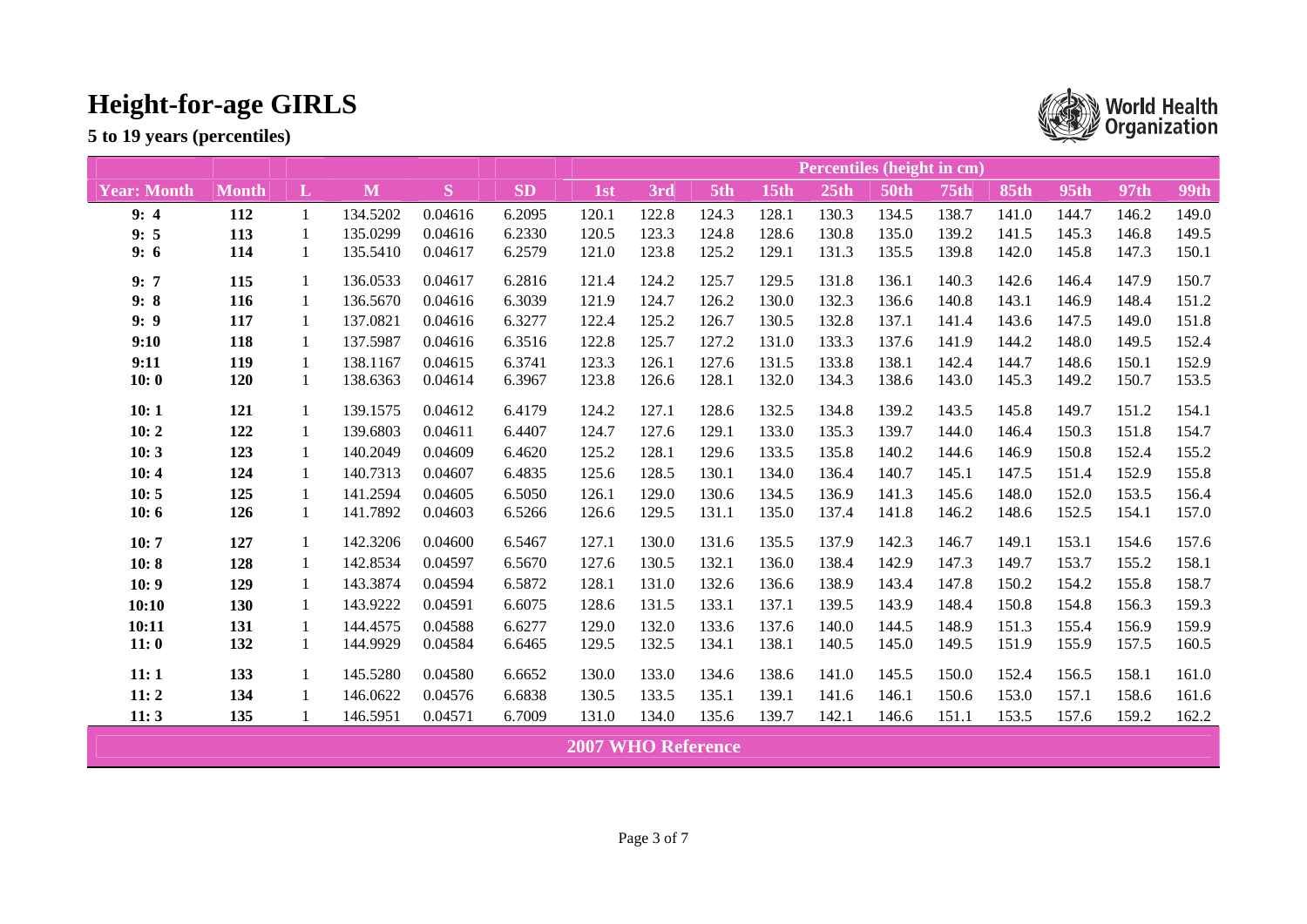|                    | Percentiles (height in cm) |              |          |         |           |                           |       |       |       |                  |             |       |             |       |       |             |
|--------------------|----------------------------|--------------|----------|---------|-----------|---------------------------|-------|-------|-------|------------------|-------------|-------|-------------|-------|-------|-------------|
| <b>Year: Month</b> | <b>Month</b>               | L            | M        | S       | <b>SD</b> | 1st                       | 3rd   | 5th   | 15th  | 25 <sub>th</sub> | <b>50th</b> | 75th  | <b>85th</b> | 95th  | 97th  | <b>99th</b> |
| 11:4               | 136                        | $\mathbf{1}$ | 147.1262 | 0.04567 | 6.7193    | 131.5                     | 134.5 | 136.1 | 140.2 | 142.6            | 147.1       | 151.7 | 154.1       | 158.2 | 159.8 | 162.8       |
| 11:5               | 137                        | 1            | 147.6548 | 0.04562 | 6.7360    | 132.0                     | 135.0 | 136.6 | 140.7 | 143.1            | 147.7       | 152.2 | 154.6       | 158.7 | 160.3 | 163.3       |
| 11:6               | 138                        |              | 148.1804 | 0.04557 | 6.7526    | 132.5                     | 135.5 | 137.1 | 141.2 | 143.6            | 148.2       | 152.7 | 155.2       | 159.3 | 160.9 | 163.9       |
| 11:7               | 139                        |              | 148.7023 | 0.04552 | 6.7689    | 133.0                     | 136.0 | 137.6 | 141.7 | 144.1            | 148.7       | 153.3 | 155.7       | 159.8 | 161.4 | 164.4       |
| 11:8               | 140                        |              | 149.2197 | 0.04546 | 6.7835    | 133.4                     | 136.5 | 138.1 | 142.2 | 144.6            | 149.2       | 153.8 | 156.3       | 160.4 | 162.0 | 165.0       |
| 11:9               | 141                        |              | 149.7322 | 0.04541 | 6.7993    | 133.9                     | 136.9 | 138.5 | 142.7 | 145.1            | 149.7       | 154.3 | 156.8       | 160.9 | 162.5 | 165.6       |
| 11:10              | 142                        | 1            | 150.2390 | 0.04535 | 6.8133    | 134.4                     | 137.4 | 139.0 | 143.2 | 145.6            | 150.2       | 154.8 | 157.3       | 161.4 | 163.1 | 166.1       |
| 11:11              | 143                        | 1            | 150.7394 | 0.04529 | 6.8270    | 134.9                     | 137.9 | 139.5 | 143.7 | 146.1            | 150.7       | 155.3 | 157.8       | 162.0 | 163.6 | 166.6       |
| 12:0               | 144                        | 1            | 151.2327 | 0.04523 | 6.8403    | 135.3                     | 138.4 | 140.0 | 144.1 | 146.6            | 151.2       | 155.8 | 158.3       | 162.5 | 164.1 | 167.1       |
| 12:1               | 145                        | 1            | 151.7182 | 0.04516 | 6.8516    | 135.8                     | 138.8 | 140.4 | 144.6 | 147.1            | 151.7       | 156.3 | 158.8       | 163.0 | 164.6 | 167.7       |
| 12:2               | 146                        | 1            | 152.1951 | 0.04510 | 6.8640    | 136.2                     | 139.3 | 140.9 | 145.1 | 147.6            | 152.2       | 156.8 | 159.3       | 163.5 | 165.1 | 168.2       |
| 12:3               | 147                        | 1            | 152.6628 | 0.04503 | 6.8744    | 136.7                     | 139.7 | 141.4 | 145.5 | 148.0            | 152.7       | 157.3 | 159.8       | 164.0 | 165.6 | 168.7       |
| 12:4               | 148                        | 1            | 153.1206 | 0.04497 | 6.8858    | 137.1                     | 140.2 | 141.8 | 146.0 | 148.5            | 153.1       | 157.8 | 160.3       | 164.4 | 166.1 | 169.1       |
| 12:5               | 149                        | 1            | 153.5678 | 0.04490 | 6.8952    | 137.5                     | 140.6 | 142.2 | 146.4 | 148.9            | 153.6       | 158.2 | 160.7       | 164.9 | 166.5 | 169.6       |
| 12:6               | 150                        | 1            | 154.0041 | 0.04483 | 6.9040    | 137.9                     | 141.0 | 142.6 | 146.8 | 149.3            | 154.0       | 158.7 | 161.2       | 165.4 | 167.0 | 170.1       |
| 12:7               | 151                        | 1            | 154.4290 | 0.04476 | 6.9122    | 138.3                     | 141.4 | 143.1 | 147.3 | 149.8            | 154.4       | 159.1 | 161.6       | 165.8 | 167.4 | 170.5       |
| 12:8               | 152                        | 1            | 154.8423 | 0.04468 | 6.9184    | 138.7                     | 141.8 | 143.5 | 147.7 | 150.2            | 154.8       | 159.5 | 162.0       | 166.2 | 167.9 | 170.9       |
| 12:9               | 153                        | 1            | 155.2437 | 0.04461 | 6.9254    | 139.1                     | 142.2 | 143.9 | 148.1 | 150.6            | 155.2       | 159.9 | 162.4       | 166.6 | 168.3 | 171.4       |
| 12:10              | 154                        | 1            | 155.6330 | 0.04454 | 6.9319    | 139.5                     | 142.6 | 144.2 | 148.4 | 151.0            | 155.6       | 160.3 | 162.8       | 167.0 | 168.7 | 171.8       |
| 12:11              | 155                        | 1            | 156.0101 | 0.04446 | 6.9362    | 139.9                     | 143.0 | 144.6 | 148.8 | 151.3            | 156.0       | 160.7 | 163.2       | 167.4 | 169.1 | 172.1       |
| 13:0               | 156                        | 1            | 156.3748 | 0.04439 | 6.9415    | 140.2                     | 143.3 | 145.0 | 149.2 | 151.7            | 156.4       | 161.1 | 163.6       | 167.8 | 169.4 | 172.5       |
| 13:1               | 157                        | 1            | 156.7269 | 0.04431 | 6.9446    | 140.6                     | 143.7 | 145.3 | 149.5 | 152.0            | 156.7       | 161.4 | 163.9       | 168.2 | 169.8 | 172.9       |
| 13:2               | 158                        | 1            | 157.0666 | 0.04423 | 6.9471    | 140.9                     | 144.0 | 145.6 | 149.9 | 152.4            | 157.1       | 161.8 | 164.3       | 168.5 | 170.1 | 173.2       |
| 13:3               | 159                        |              | 157.3936 | 0.04415 | 6.9489    | 141.2                     | 144.3 | 146.0 | 150.2 | 152.7            | 157.4       | 162.1 | 164.6       | 168.8 | 170.5 | 173.6       |
|                    |                            |              |          |         |           | <b>2007 WHO Reference</b> |       |       |       |                  |             |       |             |       |       |             |

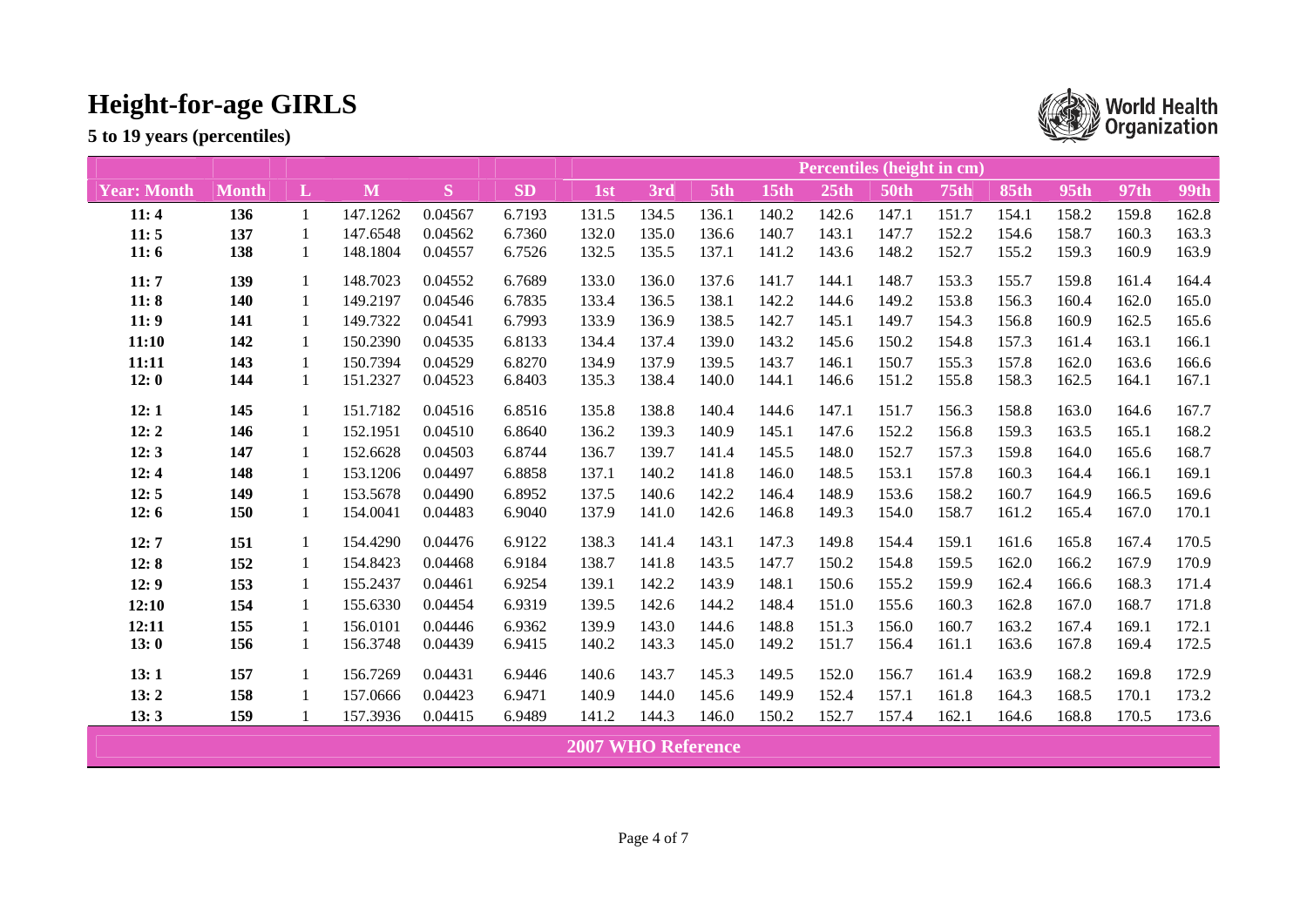|                    | Percentiles (height in cm) |          |          |         |           |                           |       |       |       |       |             |             |             |             |             |             |
|--------------------|----------------------------|----------|----------|---------|-----------|---------------------------|-------|-------|-------|-------|-------------|-------------|-------------|-------------|-------------|-------------|
| <b>Year: Month</b> | <b>Month</b>               | $\bf{L}$ | M        | S       | <b>SD</b> | 1st                       | 3rd   | 5th   | 15th  | 25th  | <b>50th</b> | <b>75th</b> | <b>85th</b> | <b>95th</b> | <b>97th</b> | <b>99th</b> |
| 13:4               | <b>160</b>                 | 1        | 157.7082 | 0.04408 | 6.9518    | 141.5                     | 144.6 | 146.3 | 150.5 | 153.0 | 157.7       | 162.4       | 164.9       | 169.1       | 170.8       | 173.9       |
| 13:5               | 161                        |          | 158.0102 | 0.04400 | 6.9524    | 141.8                     | 144.9 | 146.6 | 150.8 | 153.3 | 158.0       | 162.7       | 165.2       | 169.4       | 171.1       | 174.2       |
| 13:6               | 162                        | 1        | 158.2997 | 0.04392 | 6.9525    | 142.1                     | 145.2 | 146.9 | 151.1 | 153.6 | 158.3       | 163.0       | 165.5       | 169.7       | 171.4       | 174.5       |
| 13:7               | 163                        |          | 158.5771 | 0.04384 | 6.9520    | 142.4                     | 145.5 | 147.1 | 151.4 | 153.9 | 158.6       | 163.3       | 165.8       | 170.0       | 171.7       | 174.8       |
| 13:8               | 164                        |          | 158.8425 | 0.04376 | 6.9509    | 142.7                     | 145.8 | 147.4 | 151.6 | 154.2 | 158.8       | 163.5       | 166.0       | 170.3       | 171.9       | 175.0       |
| 13:9               | 165                        | 1        | 159.0961 | 0.04369 | 6.9509    | 142.9                     | 146.0 | 147.7 | 151.9 | 154.4 | 159.1       | 163.8       | 166.3       | 170.5       | 172.2       | 175.3       |
| 13:10              | 166                        | 1        | 159.3382 | 0.04361 | 6.9487    | 143.2                     | 146.3 | 147.9 | 152.1 | 154.7 | 159.3       | 164.0       | 166.5       | 170.8       | 172.4       | 175.5       |
| 13:11              | 167                        |          | 159.5691 | 0.04353 | 6.9460    | 143.4                     | 146.5 | 148.1 | 152.4 | 154.9 | 159.6       | 164.3       | 166.8       | 171.0       | 172.6       | 175.7       |
| 14:0               | 168                        | 1        | 159.7890 | 0.04345 | 6.9428    | 143.6                     | 146.7 | 148.4 | 152.6 | 155.1 | 159.8       | 164.5       | 167.0       | 171.2       | 172.8       | 175.9       |
| 14:1               | 169                        |          | 159.9983 | 0.04337 | 6.9391    | 143.9                     | 146.9 | 148.6 | 152.8 | 155.3 | 160.0       | 164.7       | 167.2       | 171.4       | 173.0       | 176.1       |
| 14:2               | 170                        | 1        | 160.1971 | 0.04330 | 6.9365    | 144.1                     | 147.2 | 148.8 | 153.0 | 155.5 | 160.2       | 164.9       | 167.4       | 171.6       | 173.2       | 176.3       |
| 14:3               | 171                        |          | 160.3857 | 0.04322 | 6.9319    | 144.3                     | 147.3 | 149.0 | 153.2 | 155.7 | 160.4       | 165.1       | 167.6       | 171.8       | 173.4       | 176.5       |
| 14:4               | 172                        | 1        | 160.5643 | 0.04314 | 6.9267    | 144.5                     | 147.5 | 149.2 | 153.4 | 155.9 | 160.6       | 165.2       | 167.7       | 172.0       | 173.6       | 176.7       |
| 14:5               | 173                        | 1        | 160.7332 | 0.04307 | 6.9228    | 144.6                     | 147.7 | 149.3 | 153.6 | 156.1 | 160.7       | 165.4       | 167.9       | 172.1       | 173.8       | 176.8       |
| 14:6               | 174                        | 1        | 160.8927 | 0.04299 | 6.9168    | 144.8                     | 147.9 | 149.5 | 153.7 | 156.2 | 160.9       | 165.6       | 168.1       | 172.3       | 173.9       | 177.0       |
| 14:7               | 175                        | 1        | 161.0430 | 0.04292 | 6.9120    | 145.0                     | 148.0 | 149.7 | 153.9 | 156.4 | 161.0       | 165.7       | 168.2       | 172.4       | 174.0       | 177.1       |
| 14:8               | 176                        | 1        | 161.1845 | 0.04284 | 6.9051    | 145.1                     | 148.2 | 149.8 | 154.0 | 156.5 | 161.2       | 165.8       | 168.3       | 172.5       | 174.2       | 177.2       |
| 14:9               | 177                        | 1        | 161.3176 | 0.04277 | 6.8996    | 145.3                     | 148.3 | 150.0 | 154.2 | 156.7 | 161.3       | 166.0       | 168.5       | 172.7       | 174.3       | 177.4       |
| 14:10              | 178                        |          | 161.4425 | 0.04270 | 6.8936    | 145.4                     | 148.5 | 150.1 | 154.3 | 156.8 | 161.4       | 166.1       | 168.6       | 172.8       | 174.4       | 177.5       |
| 14:11              | 179                        |          | 161.5596 | 0.04263 | 6.8873    | 145.5                     | 148.6 | 150.2 | 154.4 | 156.9 | 161.6       | 166.2       | 168.7       | 172.9       | 174.5       | 177.6       |
| 15:0               | <b>180</b>                 | 1        | 161.6692 | 0.04255 | 6.8790    | 145.7                     | 148.7 | 150.4 | 154.5 | 157.0 | 161.7       | 166.3       | 168.8       | 173.0       | 174.6       | 177.7       |
| 15:1               | 181                        |          | 161.7717 | 0.04248 | 6.8721    | 145.8                     | 148.8 | 150.5 | 154.6 | 157.1 | 161.8       | 166.4       | 168.9       | 173.1       | 174.7       | 177.8       |
| 15:2               | 182                        |          | 161.8673 | 0.04241 | 6.8648    | 145.9                     | 149.0 | 150.6 | 154.8 | 157.2 | 161.9       | 166.5       | 169.0       | 173.2       | 174.8       | 177.8       |
| 15:3               | 183                        |          | 161.9564 | 0.04235 | 6.8589    | 146.0                     | 149.1 | 150.7 | 154.8 | 157.3 | 162.0       | 166.6       | 169.1       | 173.2       | 174.9       | 177.9       |
|                    |                            |          |          |         |           | <b>2007 WHO Reference</b> |       |       |       |       |             |             |             |             |             |             |

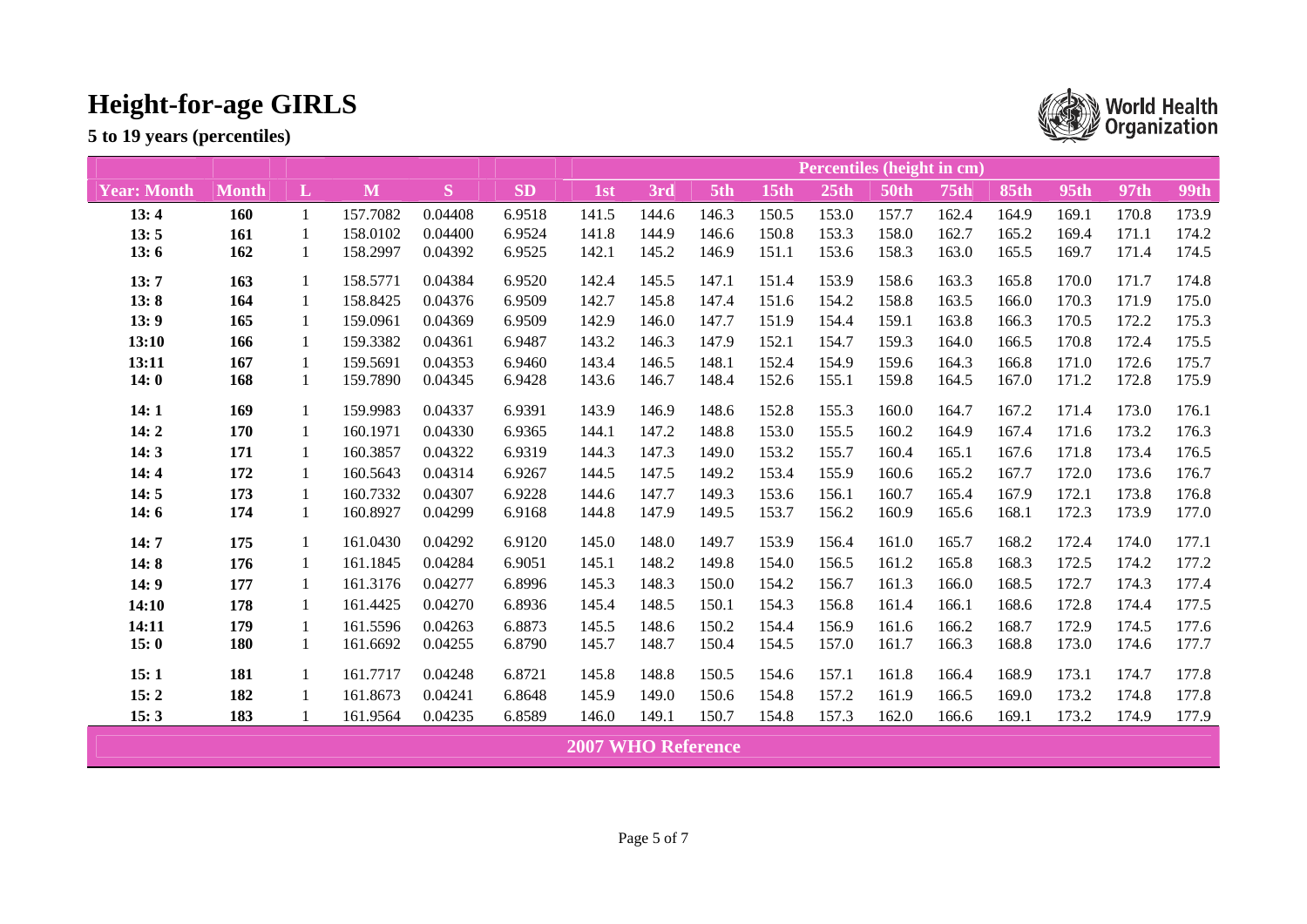|                    | Percentiles (height in cm) |   |          |         |           |                           |       |       |       |       |             |             |             |             |       |             |
|--------------------|----------------------------|---|----------|---------|-----------|---------------------------|-------|-------|-------|-------|-------------|-------------|-------------|-------------|-------|-------------|
| <b>Year: Month</b> | <b>Month</b>               | L | M        | S       | <b>SD</b> | 1st                       | 3rd   | 5th   | 15th  | 25th  | <b>50th</b> | <b>75th</b> | <b>85th</b> | <b>95th</b> | 97th  | <b>99th</b> |
| 15:4               | 184                        | 1 | 162.0393 | 0.04228 | 6.8510    | 146.1                     | 149.2 | 150.8 | 154.9 | 157.4 | 162.0       | 166.7       | 169.1       | 173.3       | 174.9 | 178.0       |
| 15:5               | 185                        |   | 162.1164 | 0.04221 | 6.8429    | 146.2                     | 149.2 | 150.9 | 155.0 | 157.5 | 162.1       | 166.7       | 169.2       | 173.4       | 175.0 | 178.0       |
| 15:6               | 186                        | 1 | 162.1880 | 0.04214 | 6.8346    | 146.3                     | 149.3 | 150.9 | 155.1 | 157.6 | 162.2       | 166.8       | 169.3       | 173.4       | 175.0 | 178.1       |
| 15:7               | 187                        | 1 | 162.2542 | 0.04208 | 6.8277    | 146.4                     | 149.4 | 151.0 | 155.2 | 157.6 | 162.3       | 166.9       | 169.3       | 173.5       | 175.1 | 178.1       |
| 15:8               | 188                        | 1 | 162.3154 | 0.04201 | 6.8189    | 146.5                     | 149.5 | 151.1 | 155.2 | 157.7 | 162.3       | 166.9       | 169.4       | 173.5       | 175.1 | 178.2       |
| 15:9               | 189                        | 1 | 162.3719 | 0.04195 | 6.8115    | 146.5                     | 149.6 | 151.2 | 155.3 | 157.8 | 162.4       | 167.0       | 169.4       | 173.6       | 175.2 | 178.2       |
| 15:10              | 190                        | 1 | 162.4239 | 0.04189 | 6.8039    | 146.6                     | 149.6 | 151.2 | 155.4 | 157.8 | 162.4       | 167.0       | 169.5       | 173.6       | 175.2 | 178.3       |
| 15:11              | 191                        |   | 162.4717 | 0.04182 | 6.7946    | 146.7                     | 149.7 | 151.3 | 155.4 | 157.9 | 162.5       | 167.1       | 169.5       | 173.6       | 175.3 | 178.3       |
| 16:0               | 192                        | 1 | 162.5156 | 0.04176 | 6.7867    | 146.7                     | 149.8 | 151.4 | 155.5 | 157.9 | 162.5       | 167.1       | 169.6       | 173.7       | 175.3 | 178.3       |
| 16:1               | 193                        | 1 | 162.5560 | 0.04170 | 6.7786    | 146.8                     | 149.8 | 151.4 | 155.5 | 158.0 | 162.6       | 167.1       | 169.6       | 173.7       | 175.3 | 178.3       |
| 16:2               | 194                        | 1 | 162.5933 | 0.04164 | 6.7704    | 146.8                     | 149.9 | 151.5 | 155.6 | 158.0 | 162.6       | 167.2       | 169.6       | 173.7       | 175.3 | 178.3       |
| 16:3               | 195                        | 1 | 162.6276 | 0.04158 | 6.7621    | 146.9                     | 149.9 | 151.5 | 155.6 | 158.1 | 162.6       | 167.2       | 169.6       | 173.8       | 175.3 | 178.4       |
| 16:4               | 196                        | 1 | 162.6594 | 0.04152 | 6.7536    | 146.9                     | 150.0 | 151.6 | 155.7 | 158.1 | 162.7       | 167.2       | 169.7       | 173.8       | 175.4 | 178.4       |
| 16:5               | 197                        |   | 162.6890 | 0.04147 | 6.7467    | 147.0                     | 150.0 | 151.6 | 155.7 | 158.1 | 162.7       | 167.2       | 169.7       | 173.8       | 175.4 | 178.4       |
| 16:6               | 198                        | 1 | 162.7165 | 0.04141 | 6.7381    | 147.0                     | 150.0 | 151.6 | 155.7 | 158.2 | 162.7       | 167.3       | 169.7       | 173.8       | 175.4 | 178.4       |
| 16:7               | 199                        | 1 | 162.7425 | 0.04136 | 6.7310    | 147.1                     | 150.1 | 151.7 | 155.8 | 158.2 | 162.7       | 167.3       | 169.7       | 173.8       | 175.4 | 178.4       |
| 16:8               | 200                        |   | 162.7670 | 0.04130 | 6.7223    | 147.1                     | 150.1 | 151.7 | 155.8 | 158.2 | 162.8       | 167.3       | 169.7       | 173.8       | 175.4 | 178.4       |
| 16:9               | 201                        | 1 | 162.7904 | 0.04125 | 6.7151    | 147.2                     | 150.2 | 151.7 | 155.8 | 158.3 | 162.8       | 167.3       | 169.8       | 173.8       | 175.4 | 178.4       |
| 16:10              | 202                        | 1 | 162.8126 | 0.04119 | 6.7063    | 147.2                     | 150.2 | 151.8 | 155.9 | 158.3 | 162.8       | 167.3       | 169.8       | 173.8       | 175.4 | 178.4       |
| 16:11              | 203                        |   | 162.8340 | 0.04114 | 6.6990    | 147.3                     | 150.2 | 151.8 | 155.9 | 158.3 | 162.8       | 167.4       | 169.8       | 173.9       | 175.4 | 178.4       |
| 17:0               | 204                        |   | 162.8545 | 0.04109 | 6.6917    | 147.3                     | 150.3 | 151.8 | 155.9 | 158.3 | 162.9       | 167.4       | 169.8       | 173.9       | 175.4 | 178.4       |
| 17:1               | 205                        | 1 | 162.8743 | 0.04104 | 6.6844    | 147.3                     | 150.3 | 151.9 | 155.9 | 158.4 | 162.9       | 167.4       | 169.8       | 173.9       | 175.4 | 178.4       |
| 17:2               | 206                        |   | 162.8935 | 0.04099 | 6.6770    | 147.4                     | 150.3 | 151.9 | 156.0 | 158.4 | 162.9       | 167.4       | 169.8       | 173.9       | 175.5 | 178.4       |
| 17:3               | 207                        |   | 162.9120 | 0.04094 | 6.6696    | 147.4                     | 150.4 | 151.9 | 156.0 | 158.4 | 162.9       | 167.4       | 169.8       | 173.9       | 175.5 | 178.4       |
|                    |                            |   |          |         |           | <b>2007 WHO Reference</b> |       |       |       |       |             |             |             |             |       |             |